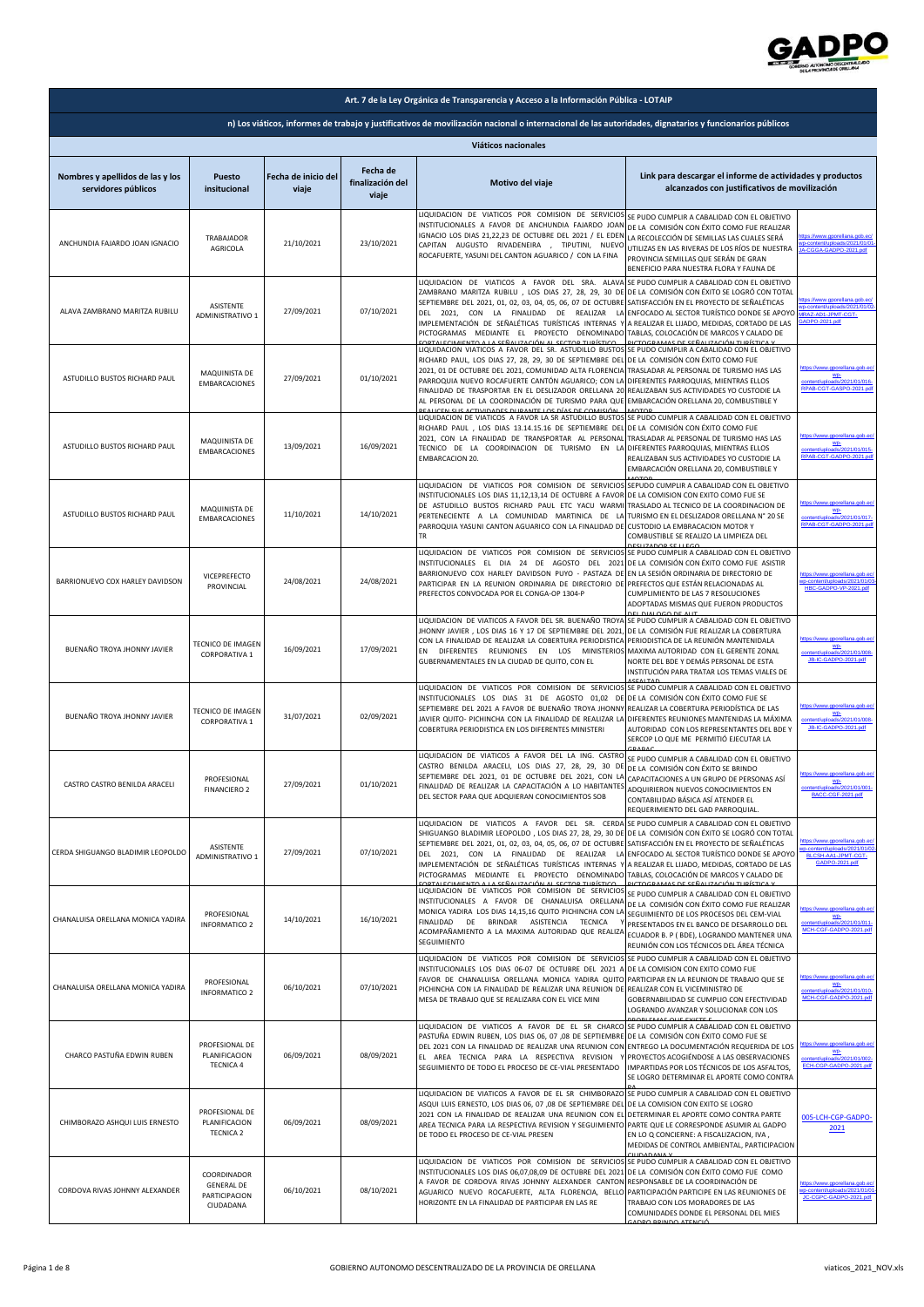

| Art. 7 de la Ley Orgánica de Transparencia y Acceso a la Información Pública - LOTAIP                                                                  |                                                                     |                              |                                       |                                                                                                                                                                                                                                                                                                                                                                                                                                                                                                                                     |                                                                                                                                                                                                                                                                     |                                                                                                      |  |
|--------------------------------------------------------------------------------------------------------------------------------------------------------|---------------------------------------------------------------------|------------------------------|---------------------------------------|-------------------------------------------------------------------------------------------------------------------------------------------------------------------------------------------------------------------------------------------------------------------------------------------------------------------------------------------------------------------------------------------------------------------------------------------------------------------------------------------------------------------------------------|---------------------------------------------------------------------------------------------------------------------------------------------------------------------------------------------------------------------------------------------------------------------|------------------------------------------------------------------------------------------------------|--|
| n) Los viáticos, informes de trabajo y justificativos de movilización nacional o internacional de las autoridades, dignatarios y funcionarios públicos |                                                                     |                              |                                       |                                                                                                                                                                                                                                                                                                                                                                                                                                                                                                                                     |                                                                                                                                                                                                                                                                     |                                                                                                      |  |
| Viáticos nacionales                                                                                                                                    |                                                                     |                              |                                       |                                                                                                                                                                                                                                                                                                                                                                                                                                                                                                                                     |                                                                                                                                                                                                                                                                     |                                                                                                      |  |
| Nombres y apellidos de las y los<br>servidores públicos                                                                                                | Puesto<br>insitucional                                              | Fecha de inicio del<br>viaje | Fecha de<br>finalización del<br>viaje | Motivo del viaje                                                                                                                                                                                                                                                                                                                                                                                                                                                                                                                    | Link para descargar el informe de actividades y productos<br>alcanzados con justificativos de movilización                                                                                                                                                          |                                                                                                      |  |
| FERNANDEZ PIN WAGNER RODRIGO                                                                                                                           | JEFE DE PRODUCCION<br>Y REALIZACION 1                               | 21/10/2021                   | 23/10/2021                            | LIQUIDACION DE VIATICOS POR COMISION DE SERVICIOS SE PUDO CUMPLIR A CABALIDAD CON EL OBJETIVO<br>INSTITUCIONALES A FAVOR DE FERNANDEZ PIN WAGNER DE LA COMISIÓN CON ÉXITO COMO FUE REALIZAR<br>RODRIGO LOS DIAS 21,22,23 DE OCTUBRE DEL 2021 / EL EDEN LA COBERTURA DE LO EVENTOS EJECUTADOS<br>CAPITAN AUGUSTO RIVADENEIRA , TIPUTINI, NUEVO DURANTE LOS DOS DÍAS, LOGRANDO CON ELLO<br>ROCAFUERTE, YASUNI DEL CANTON AGUARICO / CON LA FINALI                                                                                     | RECABAR LA INFORMACIÓN NECESARIA PARA<br>REALIZAR LA EDICIÓN Y DIFUSIÓN DE LOS EVENTOS                                                                                                                                                                              | tps://www.gporellana.gob.ec<br><u>wp-</u><br>ads/2021/01/006-<br>WF-IC-GADPO-2021.pdf                |  |
| FREIRE HIDALGO CARLOS ALEJANDRO                                                                                                                        | PROFESIONAL DE<br>PLANIFICACION 4                                   | 06/09/2021                   | 08/09/2021                            | LIQUIDACION DE VIATICOS A FAVOR DE EL SR FREIRE HIDALGO SE PUDO CUMPLIR A CABALIDAD CON EL OBJETIVO<br>CARLOS ALEJANDRO, LOS DIAS 06, 07 ,08 DE SEPTIEMBRE DEL<br>2021 CON LA FINALIDAD DE REALIZAR UNA REUNION CON EL<br>AREA TECNICA PARA LA RESPECTIVA REVISION Y SEGUIMIENTO CORRESPONDE ASUMIR AL GADPO EN LO QUE<br>DE TODO EL PROCESO DE CE-VIAL PRES                                                                                                                                                                        | DE LA COMISION CON EXITO SE LOGRO<br>DETERMINAR EL APORTE CONTRA PARTE QUE LE<br>CONCIERNE: A FISCALIZACION, IVA, MEDIDAS DE<br>CONTROL AMBIENTAL, PARTICIPACION CIUDADANA                                                                                          | 004-CF-CGP-GADPO-<br>2021                                                                            |  |
| GAVILANEZ GUERRERO WILLIAN KLEVER                                                                                                                      | <b>TECNICO DE</b><br><b>INFRAESTRUCTURA Y</b><br>SOPORTE            | 31/08/2021                   | 02/09/2021                            | LIQUIDACION DE VIATICOS A FAVOR DE GAVILANEZ GUERRERO SE PUDO CUMPLIR A CABALIDAD CON EL OBJETIVO<br>WILLIAN KLEVER LOS DIAS 31, DE AGOSTO 01,02 DE DE LA COMISIÓN CON ÉXITO COMO FUE ASISTIR<br>SEPTIEMBRE DEL 2021 CON LA FINALIDAD DE BRINDAR BRINDAR SEGURIDAD FÍSICA A LA MÁXIMA<br>SEGURIDAD A LA MAXIMA AUTORIDAD EN LOS DIFERENTES<br>MINISTERIOS GUBERNAMENTALES CON EL OBJETIVO DE DAR<br>SEGUI                                                                                                                           | AUTORIDAD DURANTE LAS REUNIONES AGENTADAS<br>EN LA PLATAFORMA GUBERNAMENTAL,<br>ACERCAMIENTOS CON REPRESENTANTES DEL BDE Y                                                                                                                                          | ttps://www.gporellana.gob.ec<br>content/unloads/2021/01/0<br>KG-GADPO-2021 n/f                       |  |
| GAVILANEZ GUERRERO WILLIAN KLEVER                                                                                                                      | <b>TECNICO DE</b><br><b>INFRAESTRUCTURA Y</b><br>SOPORTE            | 04/11/2021                   | 06/11/2021                            | LIQUIDACION DE VIATICOS POR COMISION DE SERVICIOS<br>INSTITUCIONALES A FAVOR DE GAVILANEZ GUERRERO WILLIAN<br>KLEVER LOS DIAS 04,05,06 DE NOVIEMBRE DEL 2021 QUITO<br>PICHINCHA CON LA FINALIDAD DE PRECAUTELAR LA<br>INTEGRIDAD FISICA DE LA MAXIMA AUTORIDAD DURANTE LAS                                                                                                                                                                                                                                                          | SE PUDO CUMPLIR A CABALIDAD CON EL OBJETIVO<br>DE LA COMISION CON EXITO COMO FUE BRINDAR<br>SEGURIDAD FISICA DE LA MAXIMA AUTORIDAD<br>DURANTE LAS REUNIONES DE TRABAJO EN LOS<br>DIFERENTES MINISTERIOS DE TRANSPORTE DE<br>OBRAS PÚBLICAS                         | WP-<br>ontent/uploads/2021/01/013-<br>KG-GADPO-2021.pdf                                              |  |
| GOMEZ VIERA ANGEL VINICIO                                                                                                                              | PROFESIONAL DE<br>TURISMO <sub>2</sub>                              | 27/09/2021                   | 01/10/2021                            | LIQUIDACION DE VIATICOS A FAVOR DEL SR. GOMEZ VIERA<br>ANGEL VINICIO, LOS DIAS 27, 28, 29, 30 DE SEPTIEMBRE DEL COMISION COMO SE REALIZO CON EXITO SE<br>2021, 01 DE OCTUBRE DEL 2021, COMUNIDAD ALTA FLORENCIA CUMPLIO CON LOS OBJETIVOS PROPUESTOS EN LA<br>PARROQUIA NUEVO ROCAFUERTE CANTÓN AGUARICO;CON LA<br>FINALIDAD DE REALIZAR TALLERES DE CAPACITACIONES<br>TURÍSTICA CON LA TEMÁTICA DE ADMINISTRACIÓN DE ÑAMPI EN LA COMUNIDAD ALTA FLORENCIA                                                                          | SE PUDOCUMPLIR CON EL OBJETIVO DE LA<br>COMISION SE REALIZO LA CAPACITACION TURISTICA<br>A LOS SOCIOS Y REPRESENTANTES DEL CTC SACHA                                                                                                                                | wp-<br>content/uploads/2021/01/003-<br>VGV-CGT-GADPO-2021.pd                                         |  |
| GOMEZ VIERA ANGEL VINICIO                                                                                                                              | PROFESIONAL DE<br>TURISMO <sub>2</sub>                              | 11/10/2021                   | 14/10/2021                            | LIQUIDACION DE VIATICOS POR COMISION DE SERVICIOS SE PUDO CUMPLIR A CABALIDAD CON EL OBJETIVO<br>INSTITUCIONALES LOS DIAS 11, 12,13,14 DE OCTUBRE DEL 2021 DE LA COMISIÓN CON ÉXITO COMO FUE SE<br>A FAVOR DE GOMEZ VIERA ANGEL VINICIO / REALIZAR REALIZO CAPACITACIONES TURÍSTICAS A LOS<br>ACTIVIDADES DE DICTAR EL TALLER DE CAPACITACION SOCIOS Y REPRESENTANTES DEL CTC YACU WARMI<br>TURISTICA CON TEMATICAS DE EMPRENDEDOR TURISTICO DE                                                                                     | CON LA TEMÁTICA DE ADMINISTRACIÓN DE<br>NEGOCIOS TURÍSTICOS DE ACUERDO AL PLAN DE                                                                                                                                                                                   | tps://www.gporellana.gob.ec<br>WP-<br>pads/2021/01/004-<br>VGV-CGT-GADPO-2021.pd                     |  |
| GOMEZ VIERA ANGEL VINICIO                                                                                                                              | PROFESIONAL DE<br>TURISMO <sub>2</sub>                              | 13/09/2021                   | 16/09/2021                            | LIQUIDACION DE VIATICOS A FAVOR LA SR GOMEZ VIERA SE PUDO CUMPLIR A CABALIDAD CON EL OBJETIVO<br>ANGEL VINICIO, LOS DIAS 13.14.15.16 DE SEPTIEMBRE DEL DE LA COMISIÓN CON ÉXITO COMO FUE REALIZAR<br>2021, CON LA FINALIDAD DE DICTAR TALLER DE CAPACITACION CAPACITACIONES TURÍSTICAS A LOS<br>TURISTICA CON LA TEMATICA EMPRENDEDOR TURISTICO DE LA<br>GESTION COMUNITARIA EN EL AUDITORIO DE LA ACASA<br>ADMINISTRATIVA Y TURISTICA DEL GOBIERNO PROVINCIAL DE<br><b>DELLANA ZONA ACLIABICO DE ACLIERDO AL BLAN DI</b>           | ADACITAC<br>PRESENTADORES DE SERVICIOS TURÍSTICOS<br>COMUNITARIOS Y PRIVADOS DEL CANTÓN CON LA<br>TEMÁTICA DE EMPRENDEDOR TURÍSTICO DE<br>ECTIÓN COMUNITARIA DE ACUERDO AI                                                                                          | tos://www.gporellana.gob.ec<br>wp-<br>ads/2021/01/002-<br>content/u<br>VGV-CGT-GADPO-2021.pd         |  |
| GREFA CERDA LOURDES JACKELINE                                                                                                                          | ASISTENTE DE<br>PARTICIPACION<br>CIUDADANA 1                        | 18/10/2021                   | 23/10/2021                            | LIQUIDACION DE VIATICOS A FAVOR DE GREFA CERDA LOURDES<br>JACKELINE LOS DIAS 18,19,20,21,22,23 DE OCTUBRE DEL 2021<br>COMUNIDADES SINCHI CHICTA, CENTRO OCAYA, MARTINICA,<br>PANDO CHICTA, SANTA ROSA, TIPUTINI Y NUEVO ROCAFUERTE<br>DEL CANTON AGUARICO CON LA FINALIDAD                                                                                                                                                                                                                                                          | SE PUDO CUMPLIR A CABALIDAD CON EL OBJETIVO<br>DE LA COMISIÓN CON ÉXITO COMO RESPONSABLE<br>DE APOYO LOGÍSTICO SE REALIZO EL REGISTRO DE<br>FIRMAS DE LAS ENTREGAS DE RACIONES<br>ALIMENTICIAS DEL PROYECTO PROMOVER LA<br>SEGURIDAD ALIMENTARIA A PERSONA Y GRUPOS | tps://www.gporellana.gob.ec<br>nt/uploads/2021/01/0<br>LJGC-JDS-CGPC-GADPO<br>2021.pdf               |  |
| JIMENEZ NAULA MAGALI MERCEDES                                                                                                                          | <b>TECNICO FINANCIERO</b><br>3                                      | 27/09/2021                   | 30/09/2021                            | LIQUIDACION DE VIATICOS A FAVOR DEL LA LIC. JIMENEZ<br>NAULA MAGALI MERCEDES , LOS DIAS 27, 28, 29, 30 DE<br>SEPTIEMBRE DEL 2021, 01 DE OCTUBRE DEL 2021, CON LA<br>FINALIDAD DE REALIZAR LA CAPACITACIÓN A LO HABITANTES ADQUIRIERON NUEVOS CONOCIMIENTOS EN<br>DEL SECTOR PARA QUE ADQUIERAN CONOCIMIENTOS SO                                                                                                                                                                                                                     | SE PUDO CUMPLIR A CABALIDAD CON EL OBJETIVO<br>DE LA COMISIÓN CON ÉXITO SE BRINDO<br>CAPACITACIONES A UN GRUPO DE PERSONAS ASÍ<br>CONTABILIDAD BÁSICA ASÍ ATENDER EL<br>REQUERIMIENTO DEL GAD PARROQUIAL.                                                           | ttps://www.gporellana.gob.ec<br>content/uploads/2021/01/001-<br>MMJN-CGF-2021.pdf                    |  |
| LOOR MOREIRA JESSICA ISABEL                                                                                                                            |                                                                     | 13/09/2021                   | 16/09/2021                            | LIQUIDACION DE VIATICOS A FAVOR LA SRA LOOR MOREIRA<br>JESSICA ISABEL, LOS DIAS 13.14.15.16 DE SEPTIEMBRE DEL 2021,<br>CON LA FINALIDAD DE BRINDAR ASESORAMIENTO EN LA DE LA COMISIÓN CON ÉXITO COMO FUE DAR<br>ELABORACION DEL POA Y PAC.                                                                                                                                                                                                                                                                                          | SE PUDO CUMPLIR A CABALIDAD CON EL OBJETIVO<br>ASESORAMIENTO EN LA ELABORACIÓN DEL POA Y<br>PAC 2022 EN LA COORDINACIÓN ZONAL DE<br>AGUARICO, SE ELABORO EL POA Y PAC ELABORADO.                                                                                    | WP-<br>ntent/uploads/2021/01/03JIL<br>M-CGT-GADPO-2021.pdf                                           |  |
| LLORI ALOMIA FAVIAN ANTONIO                                                                                                                            | PROMOTOR<br>COMUNITARIO                                             | 20/09/2021                   | 24/09/2021                            | LIQUIDACION DE VIATICOS A FAVOR DEL SR. LLORI ALOMIA<br>FABIAN ANTONIO, LOS DIAS 20, 21, 22, 23 Y 24 DE SEPTIEMBRE<br>DEL 2021, CON LA FINALIDAD DE REALIZAR LA ENTREGA DE<br>BALANCEADOS DE ENGORDE T-240 PARA LAS CUATRO<br>COMUNIDADES CORRESPONDIENTES A LOS PRESUPUE                                                                                                                                                                                                                                                           | SE PUDO CUMPLIR A CABALIDAD CON EL OBJETIVO<br>DE LA COMISIÓN CON ÉXITO COMO FUE REALIZAR<br>LA ENTREGA A 4 COMUNAS ASISTIERON 60 SOCIOS,<br>SE ENTREGO 2012 SACOS DE BALANCEADO DE<br>ENGORDE (20KGR) SE CUMPLIÓ AL 100% LO<br>PROGRAMADO.                         | ttps://www.gporellana.gob.ec<br>WP-<br>ads/2021/01/006-<br>FALLA-CGFP-GADPO-<br>2021.pdf             |  |
| LLORI RON MILENA YUDY                                                                                                                                  | TECNICO DE TURISMO<br>$\mathbf{1}$                                  | 27/09/2021                   | 07/10/2021                            | LIQUIDACION DE VIATICOS A FAVOR DEL SR. LLORI RON MILENA SE PUDO CUMPLIR A CABALIDAD CON EL OBJETIVO<br>YUDY, LOS DIAS 27, 28, 29, 30 DE SEPTIEMBRE DEL 2021, 01, 02,<br>03, 04, 05, 06, 07 DE OCTUBRE DEL 2021, CON LA FINALIDAD DE<br>REALIZAR LA IMPLEMENTACIÓN DE SEÑALÉTICAS TURÍSTICAS ENFOCADO AL SECTOR TURÍSTICO DONDE SE APOYO<br>INTERNAS Y PICTOGRAMAS MEDIANTE EL PROYECTO A REALIZAR EL LIJADO, MEDIDAS, CORTADO DE LAS<br>DENOMINADO FORTALECIMIENTO A LA SEÑALIZACIÓN AL<br>ECTOR THRÍCTICO DE LA RROVINCIA DE OREI | DE LA COMISIÓN CON ÉXITO SE LOGRÓ CON TOTAL<br>SATISFACCIÓN EN EL PROYECTO DE SEÑALÉTICAS<br>TABLAS, COLOCACIÓN DE MARCOS Y CALADO DE<br>AMAS DE CEÑALIZACIÓN TUDÍCTICI                                                                                             | ttps://www.gporellana.gob.ec<br>o-content/uploads/2021/01/0<br>MYLLR-TT1-JPMT-CGT-<br>GADPO-2021.pdf |  |
| MANCHAY VALLE YESSENIA MARISOL                                                                                                                         | TECNICO FINANCIERO<br>$\overline{2}$                                | 27/09/2021                   | 01/12/2021                            | LIQUIDACION DE VIATICOS A FAVOR DEL LA ING. MANCHAY SE PUDO CUMPLIR A CABALIDAD CON EL OBJETIVO<br>VALLE YESSENIA MARISOL , LOS DIAS 27, 28, 29, 30 DE<br>SEPTIEMBRE DEL 2021, 01 DE OCTUBRE DEL 2021, CON LA<br>FINALIDAD DE REALIZAR LA CAPACITACIÓN A LO HABITANTES<br>DEL SECTOR PARA QUE ADQUIERAN CONOCIMIENTOS S                                                                                                                                                                                                             | DE LA COMISIÓN CON ÉXITO SE BRINDO<br>CAPACITACIONES A UN GRUPO DE PERSONAS ASÍ<br>ADQUIRIERON NUEVOS CONOCIMIENTOS EN<br>CONTABILIDAD BÁSICA ASÍ ATENDER EL<br>REQUERIMIENTO DEL GAD PARROQUIAL.                                                                   | 001-YMMV-CGF-2021                                                                                    |  |
| MENDOZA MACIAS RONAL ALFONSO                                                                                                                           | PROFESIONAL DE<br>PLANIFICACION 4                                   | 06/09/2021                   | 08/09/2021                            | LIQUIDACION DE VIATICOS A FAVOR DE EL SR MENDOZA SE PUDO CUMPLIR A CABALIDAD CON EL OBJETIVO<br>MACIAS RONAL ALFONSO, LOS DIAS 06, 07 ,08 DE SEPTIEMBRE DE LA COMISIÓN CON ÉXITO COMO FUE SE<br>DEL 2021 CON LA FINALIDAD DE REALIZAR UNA REUNION CON ENTREGO LA DOCUMENTACIÓN REQUERIDA DE LOS<br>EL AREA TECNICA PARA LA RESPECTIVA REVISION<br>SEGUIMIENTO DE TODO EL PROCESO DE CE-VIAL PRESENTA                                                                                                                                | PROYECTOS ACOGIÉNDOSE A LAS OBSERVACIONES<br>IMPARTIDAS POR LOS TÉCNICOS DE LOS ASFALTOS,<br>SE LOGRO DETERMINAR EL APORTE COMO CONTRA                                                                                                                              | ttps://www.gporellana.gob.ec<br>ade/2<br>21/01/001<br>RAMM-CGP-GADPO-2021.pd                         |  |
| MONCAYO BASURTO AGUSTIN DARIO                                                                                                                          | COORDINADOR<br><b>GENERAL DE</b><br>PLANIFICACION<br><b>TECNICA</b> | 14/10/2021                   | 16/10/2021                            | LIQUIDACION DE VIATICOS POR COMISION DE SERVICIOS<br>INSTITUCIONALES LOS DIAS 14,15,16 DE OCTUBRE DEL 2021 A<br>FAVOR DE MONCAYO BASURTO AGUSTIN DARIO QUITO<br>PICHINCHA CON LA FINALIDAD DE BRINDAR ASESORIA TECNICA<br>Y ACOMPAÑAMIENTO A LA MAXIMA AUTORIDAD QUE REALIZ                                                                                                                                                                                                                                                         | SE PUDO CUMPLIR A CABALIDAD CON EL OBJETIVO<br>DE LA COMISIÓN CON ÉXITO COMO FUE BRINDAR<br>ACOMPAÑAMIENTO Y ASISTENCIA TÉCNICA EN LAS<br>REUNIONES AGENTADAS EN LAS OFICINAS DEL BDE,<br>ADEMÁS SE DIO SEGUIMIENTO AL PROYECTO DE<br>ASFALTO PRESENTADOS.          | -content/uploads/2021/01/1<br>AM-CGP-GADPO-2021.pdf                                                  |  |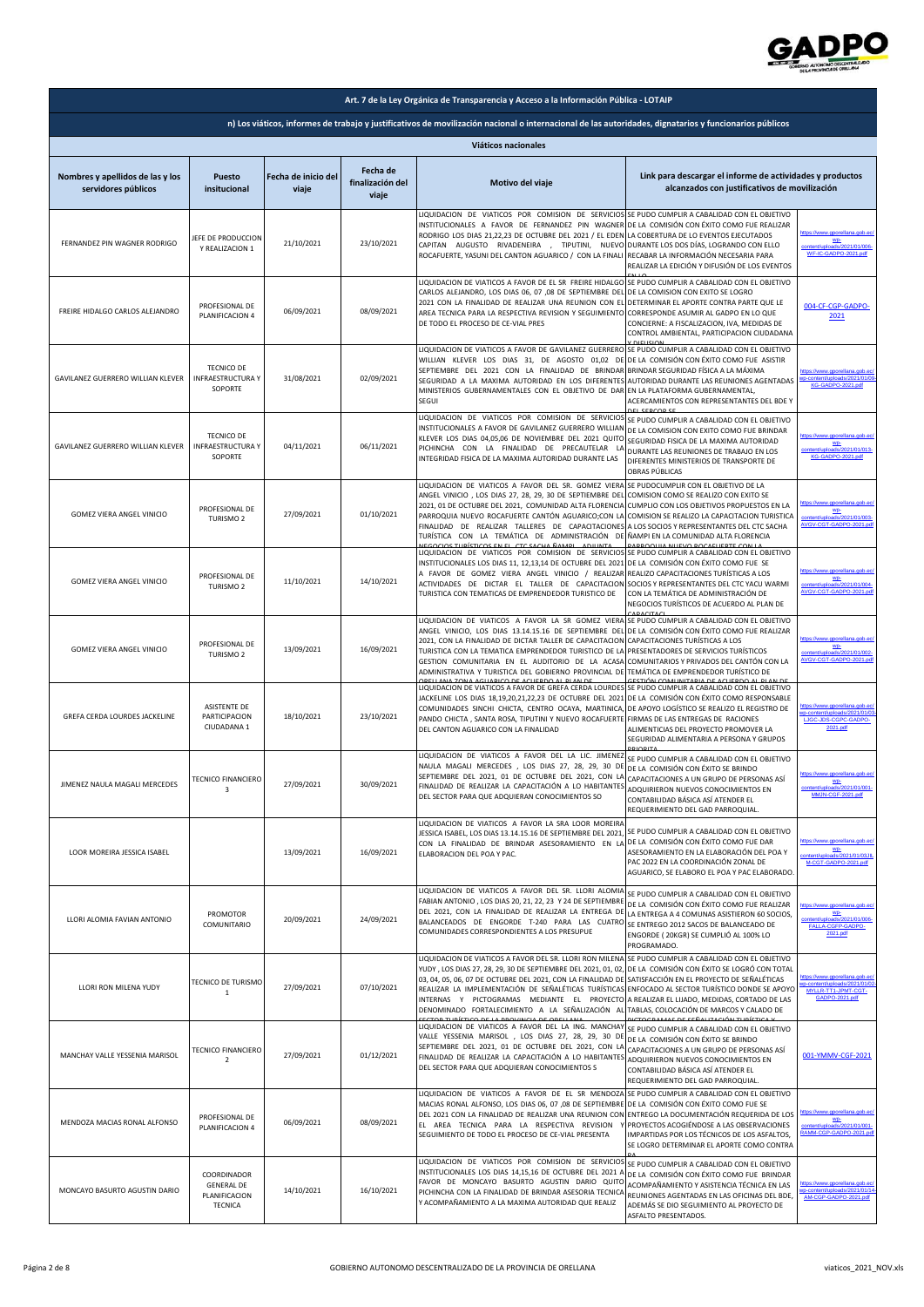

| Art. 7 de la Ley Orgánica de Transparencia y Acceso a la Información Pública - LOTAIP |                                                                                                                                                        |                              |                                       |                                                                                                                                                                                                                                                                                                                                                                                                                                      |                                                                                                                                                                                                                                                                                      |                                                                                                |  |  |
|---------------------------------------------------------------------------------------|--------------------------------------------------------------------------------------------------------------------------------------------------------|------------------------------|---------------------------------------|--------------------------------------------------------------------------------------------------------------------------------------------------------------------------------------------------------------------------------------------------------------------------------------------------------------------------------------------------------------------------------------------------------------------------------------|--------------------------------------------------------------------------------------------------------------------------------------------------------------------------------------------------------------------------------------------------------------------------------------|------------------------------------------------------------------------------------------------|--|--|
|                                                                                       | n) Los viáticos, informes de trabajo y justificativos de movilización nacional o internacional de las autoridades, dignatarios y funcionarios públicos |                              |                                       |                                                                                                                                                                                                                                                                                                                                                                                                                                      |                                                                                                                                                                                                                                                                                      |                                                                                                |  |  |
| Viáticos nacionales                                                                   |                                                                                                                                                        |                              |                                       |                                                                                                                                                                                                                                                                                                                                                                                                                                      |                                                                                                                                                                                                                                                                                      |                                                                                                |  |  |
| Nombres y apellidos de las y los<br>servidores públicos                               | Puesto<br>insitucional                                                                                                                                 | Fecha de inicio del<br>viaje | Fecha de<br>finalización del<br>viaje | Motivo del viaje                                                                                                                                                                                                                                                                                                                                                                                                                     | Link para descargar el informe de actividades y productos<br>alcanzados con justificativos de movilización                                                                                                                                                                           |                                                                                                |  |  |
| MONCAYO BASURTO AGUSTIN DARIO                                                         | COORDINADOR<br><b>GENERAL DE</b><br>PLANIFICACION<br><b>TECNICA</b>                                                                                    | 06/09/2021                   | 08/09/2021                            | LIQUIDACION DE VIATICOS A FAVOR DE EL SR MONCAYO<br>BASURTO AGUSTIN DARIO, LOS DIAS 06, 07,08 DE SEPTIEMBRE<br>DEL 2021 CON LA FINALIDAD DE REALIZAR UNA REUNION CON<br>EL AREA TECNICA PARA LA RESPECTIVA REVISION<br>SEGUIMIENTO DE TODO EL PROCESO DE CE-VIAL PRESEN                                                                                                                                                              | SE PUDO CUMPLIR A CABALIDAD CON EL OBJETIVO<br>DE LA COMISION CON EXITO COMO FUE SE<br>ENTREGO LA DOCUMENTACION REQUERIDA DE LOS<br>PROYECTOS ACOGIENDOSE A LAS OBSERVACIONES<br>IMPARTIDAS POR LOS TECNICOS DE LOS ASFALTOS,<br>SE LOGRO DETERMINAR AL APORTE COMO CONTRA           | 010-AM-CGP-GADPO-<br>2021                                                                      |  |  |
| NOA TANGUILA EDGAR RAMON                                                              | <b>TECNICO DE</b><br>PARTICIPACION<br>CIUDADANA 1                                                                                                      | 13/10/2021                   | 22/10/2021                            | LIQUIDACION DE VIATICOS POR COMISION DE SERVICIOS SE PUDO CUMPLIR A CABALIDAD CON EL OBJETIVO<br>INSTITUCIONALES LOS DIAS 13,14,18,19,20,21,22 DE OCTUBRE<br>DEL 2021 ROCAFUERTE AGUARICO CON LA FINALIDAD DI<br>APOYO LOGISTICO Y ENTREGA DE RACIONES ALIMENTICIAS EN<br>LAS COMUNIDADES CORRESPONDIENTES AL PP-2021 P                                                                                                              | DE LA COMISIÓN CON ÉXITO COMO RESPONSABLE<br>DE APOYO LOGÍSTICO SE REALIZO EL TRASLADO Y<br>ENTREGA DE LAS RACIONES ALIMENTICIAS DEL<br>PROYECTO PROMOVER LA SEGURIDAD<br>ALIMENTARIA A PERSONA Y GRUPOS PRIORITARIOS                                                                | ps://www.gporellana.gob.ec<br>p-content/uploads/2021/01/07<br>INT-CGPC-GADPO-2021 or           |  |  |
| ORELLANA MARQUINEZ MAGALI<br>MARGOTH                                                  | PREFECTA<br>PROVINCIAL                                                                                                                                 | 21/10/2021                   | 23/10/2021                            | LIQUIDACION DE VIATICOS POR COMISION DE SERVICIOS<br>INSTITUCIONALES A FAVOR DE ORELLANA MARQUINEZ MAGAL<br>MARGOTH LOS DIAS 21,22,23 DE OCTUBRE DEL 2021 / EL EDEN<br>CAPITAN AUGUSTO RIVADENEIRA , TIPUTINI, NUEVO<br>ROCAFUERTE, YASUNI DEL CANTON AGUARICO / CON LA F                                                                                                                                                            | <b>VOLUTO</b><br>SE PUDO CUMPLIR A CABALIDAD CON EL OBJETIVO<br>DE LA COMISION CON EXITO COMO FUE SE LOGRO<br>LLEGAR A TODAS LAS COMUNIDADES PARA<br>REALIZAR LA RESPECTIVA ENTREGA DE LOS<br>PRESUPUESTOS PARTICIPATIVOS ADEMAS SE<br>REALIZO LA ENTREGA DE LOS KITS DE ALIMENTOS A | tps://www.gporellana.gob.ec<br>-content/uploads/2021/01/1<br>MO-P-GADPO-2021 ndf               |  |  |
| PILAMUNGA ZABALA EDISON JAVIER                                                        | JEFE DE<br>CONTRATACION<br>PUBLICA 1                                                                                                                   | 06/10/2021                   | 07/10/2021                            | LIQUIDACION DE VIATICOS POR COMISION DE SERVICIOS<br>INSTITUCIONALES LOS DIAS 06-07 DE OCTUBRE DEL 2021 A<br>FAVOR DE PILAMUNGA ZABALA EDISON JAVIER QUITC<br>PICHINCHA CON LA FINALIDAD DE REALIZAR UNA REUNION DE<br>MESA DE TRABAJO QUE SE REALIZARA CON EL VICE MINISTR                                                                                                                                                          | SE PUDO CUMPLIR A CABALIDAD CON EL OBJETIVO<br>DE LA COMISIÓN CON ÉXITO COMO FUE<br>PARTICIPAR EN LA REUNIÓN DE TRABAJO QUE SE<br>REALIZARA CON EL VICE MINISTRO DE<br>GOBERNABILIDAD SE CUMPLIÓ CON EFECTIVIDAD<br>LOGRANDO AVANZAR Y SOLUCIONAR CON LOS                            | WP-<br>ontent/uploads/2021/01/001<br>EP-CGCP-GADPO-2021.pdf                                    |  |  |
| QUEZADA ELIZALDE JESIBEL VERONICA                                                     | <b>TECNICO DE</b><br>ASESORIA GENERAL 1                                                                                                                | 21/10/2021                   | 23/10/2021                            | LIQUIDACION DE VIATICOS POR COMISION DE SERVICIOS<br>INSTITUCIONALES A FAVOR DE QUEZADA ELIZALDE JESIBEL<br>VERONICA LOS DIAS 21,22,23 DE OCTUBRE DEL 2021 / EL EDEN<br>CAPITAN AUGUSTO RIVADENEIRA , TIPUTINI, NUEVO<br>ROCAFUERTE, YASUNI DEL CANTON AGUARICO / CON LA F                                                                                                                                                           | SE PUDO CUMPLIR A CABALIDAD CON EL OBJETIVO<br>DE LA COMISIÓN CON ÉXITO COMO FUE<br>ASISTENCIA ADMINISTRATIVA A LA MÁXIMA<br>AUTORIDAD EN LAS DIFERENTES ENTREGAS DEL<br>PRESUPUESTO PARTICIPATIVO DESARROLLADAS EN<br>VARIAS COMUNIDADES DE ACUERDO A ALA                           | ttps://www.gporellana.gob.ec<br>p-content/uploads/2021/01/0<br>JQ-AG-GADPO-2021.pdf            |  |  |
| QUEZADA ELIZALDE JESIBEL VERONICA                                                     | TECNICO DE<br>ASESORIA GENERAL 1                                                                                                                       | 04/11/2021                   | 06/11/2021                            | LIQUIDACION DE VIATICOS POR COMISION DE SERVICIOS<br>INSTITUCIONALES A FAVOR DE QUEZADA ELIZALDE JESIBEL<br>VERONICA LOS DIAS 04,05,06 DE NOVIEMBRE DEL 2021 QUITC<br>PICHINCHA CON LA FINALIDAD DE ASISTIR A LA MAXIMA<br>AUTORIDAD Y REALIZAR TRAMITES INSTITUCIONALES EN                                                                                                                                                          | SE PUDO CUMPLIR A CABALIDAD CON EL OBJETIVO<br>DE LA COMISIÓN CON ÉXITO COMO FUE<br>ASISTENCIA TÉCNICA A LA MÁXIMA AUTORIDAD Y<br>SE PRESENTO EL ESTUDIO DE ASFALTO DESDE LA<br>RUTA PACUNA- HUATARACU.                                                                              | tos://www.goorellana.gob.ec<br>p-content/uploads/2021/01/04<br>JQ-GADPO-2021.pdf               |  |  |
| QUINDE BERMEO DENILSON JOEL                                                           | CHOFER                                                                                                                                                 | 14/10/2021                   | 16/10/2021                            | LIQUIDACION DE VIATICOS POR COMISION DE SERVICIOS<br>INSTITUCIONALES LOS DIAS 14,15,16 DE OCTUBRE DEL 2021 A<br>FAVOR DE QUINDE BERMEO DENILSON JOEL QUITO-PICHINCHA<br>CON LA FINALIDAD DE TRANSPORTAR AL PERSONAL TECNICO<br>EN EL VEHICULO DE LA INSTITUCION Nº 17 A UNA                                                                                                                                                          | SE PUDO CUMPLIR A CABALIDAD CON EL OBJETIVO<br>DE LA COMISIÓN CON ÉXITO COMO FUE<br>TRASPORTAR AL PERSONAL A LAS DIFERENTES<br>REUNIONES ENCOMENDADAS CON PUNTUALIDAD Y<br>SEGURIDAD EN EL VEHÍCULO DE LA INSTITUCIÓN<br>Nº. 17, ADEMÁS SE CUSTODIO EL VEHÍCULO.                     | tos://www.gporellana.gob.ec<br>p-content/uploads/2021/01/0<br>JQ-CGP-GADPO-2021.pdf            |  |  |
| QUINDE BERMEO DENILSON JOEL                                                           | CHOFER                                                                                                                                                 | 06/10/2021                   | 07/10/2021                            | LIQUIDACION DE VIATICOS A FAVOR DE QUINDE BERMEO<br>DENILSON JOEL LOS DIAS 06-07 DE OCTUBRE DE 2021 QUITO<br>PICHINCHA CON LA FINALIDAD DE TRANSPORTAR AL PERSONAL<br>TECNICO EN EL VEHICULO DE LA INSTITUCION Nº 17 A UNA<br>REUNION DE MESA DE TRABAJO QUE SE REALIZARA                                                                                                                                                            | LIQUIDACION DE VIATICOS A FAVOR DE QUINDE<br>BERMEO DENILSON JOEL LOS DIAS 06-07 DE<br>OCTUBRE DE 2021 QUITO PICHINCHA CON LA<br>FINALIDAD DE TRANSPORTAR AL PERSONAL<br>TECNICO EN EL VEHICULO DE LA INSTITUCION Nº<br>17 A UNA REUNION DE MESA DE TRABAJO QUE SE                   | tps://www.gporellana.gob.ec<br>WP-<br>21/01/005<br>JQ-CGP-GADPO-2021.pdf                       |  |  |
| QUISPE CAIZA MONICA PIEDAD                                                            | PROFESIONAL DE<br>OBRAS PUBLICAS 4                                                                                                                     | 06/10/2021                   | 09/10/2021                            | LIQUIDACION DE VIATICOS POR COMISION DE SERVICIOS SE PUDO CUMPLIR A CABALIDAD CON EL OBJETIVO<br>INSTITUCIONALES LOS DIAS 06,07,08,09 DE OCTUBRE DEL 2021 DE LA COMISIÓN CON ÉXITO Y COMO<br>A FAVOR DE QUISPE CAIZA MONICA PIEDAD CANTON RESPONSABLE DE LA COORDINACIÓN DE OBRAS<br>AGUARICO NUEVO ROCAFUERTE, ALTA FLORENCIA, BELLO PUBLICAS SE CUMPLIÓ CON LA INSPECCIÓN<br>HORIZONTE EN LA FINALIDAD DE FISCALIZAR EL ESTADO ACT | TÉCNICA DEL MALECÓN EN EL TRAMO<br>COMPRENDIDO COMPRENDIENDO ENTRE LAS                                                                                                                                                                                                               | ps://www.gporellana.gob.ec<br>:ontent/uploads/2021/01/001<br>MPOC-CGOP-2021 ndf                |  |  |
| ROMERO SHIGUANGO DIEGO ARMANDO                                                        | PROFESIONAL DE<br>PARTICIPACION<br>CIUDADANA 1                                                                                                         | 18/10/2021                   | 23/10/2021                            | LIQUIDACION DE VIATICOS A FAVOR DE ROMERO SHIGUANGO SE PUDO CUMPLIR A CABALIDAD CON EL OBJETIVO<br>DIEGO ARMANDO LOS DIAS 18,19,20,21,22,23 DE OCTUBRE DEL<br>2021 COMUNIDADES SINCHI CHICTA, CENTRO OCAYA,<br>MARTINICA, PANDO CHICTA, SANTA ROSA, TIPUTINI Y NUEVO ENTREGA DE LAS RACIONES ALIMENTICIAS DEL<br>ROCAFUERTE DEL CANTON AGUARICO CON LA FINALIDA                                                                      | DE LA COMISIÓN CON ÉXITO COMO RESPONSABLE<br>DE APOYO LOGÍSTICO SE REALIZO EL TRASLADO Y<br>PROYECTO PROMOVER LA SEGURIDAD<br>ALIMENTARIA A PERSONA Y GRUPOS PRIORITARIOS<br>ADULTO:                                                                                                 | na.oob.er<br>-content/uploads/2021/01/03<br>DARS-JPP-CGPC-GADPO-<br>2021.pdf                   |  |  |
| SALAZAR GUERRERO WASHINGTON<br><b>XAVIER</b>                                          | TECNICO DE TURISMO<br>3                                                                                                                                | 13/09/2021                   | 16/09/2021                            | LIQUIDACION DE VIATICOS A FAVOR LA SR SALAZAR GUERRERO SE PUDO CUMPLIR A CABALIDAD CON EL OBJETIVO<br>WASHINGTON XAVIER, LOS DIAS 13.14.15.16 DE SEPTIEMBRE<br>DEL 2021, CON LA FINALIDAD REALIZAR LA COBERTURA DE LA<br>CAPACITACION DE LA PONENCIA TURISTICA<br>ASESORAMIENTON EN LA ELABORACION DEL POA Y PAC.                                                                                                                    | DE LA COMISIÓN SE REALIZO CON ÉXITOS REALIZO<br>LA COBERTURA DE CAPACITACIÓN TURÍSTICA A LOS<br>REPRESENTANTES DE SERVICIOS TURÍSTICOS<br>COMUNITARIOS Y PRIVADOS CON LA TEMÁTICA DE<br>EMPRENDEDOR TURÍSTICO DE GESTIÓN<br>INITADIA DE ACUEDDO AL DI ANI                            | gporellana.gob.et<br>p-content/uploads/2021/01/02<br>VXSG-CGT-GADPO-2021.pdf                   |  |  |
| SANCHEZ GOMEZ ANGEL DAVID                                                             | ASISTENTE DE<br>PARTICIPACION<br>CIUDADANA 2                                                                                                           | 19/10/2021                   | 22/10/2021                            | LIQUIDACION DE VIATICOS POR COMISION DE SERVICIOS<br>INSTITUCIONALES LOS DIAS 18,19,20,21,22 DE OCTUBRE DEL<br>2021 ROCAFUERTE AGUARICO CON LA FINALIDAD DE APOYO<br>LOGISTICO Y ENTREGA DE RACIONES ALIMENTICIAS EN LAS ENTREGA DE LAS RACIONES ALIMENTICIAS DEL<br>COMUNIDADES CORRESPONDIENTES AL PP-2021 PROYECT                                                                                                                 | SE PUDO CUMPLIR A CABALIDAD CON EL OBJETIVO<br>DE LA COMISIÓN CON ÉXITO COMO RESPONSABLE<br>DE APOYO LOGÍSTICO SE REALIZO EL TRASLADO Y<br>PROYECTO PROMOVER LA SEGURIDAD<br>ALIMENTARIA A PERSONA Y GRUPOS PRIORITARIOS<br><b>ADULTO</b>                                            | ps://www.gporellana.gob.ec/<br>p-content/uploads/2021/01/0<br>ADSG-JDS-CGPC-GADPO-<br>2021.pdf |  |  |
| SOLORZANO MOLINA GUADALUPE<br>VANESSA                                                 | ASISTENTE<br>ADMINISTRATIVO 2                                                                                                                          | 13/09/2021                   | 16/09/2021                            | LIQUIDACION DE VIATICOS A FAVOR LA SRTA SOLORZANO<br>MOLINA GUADALUPE VANESSA, LOS DIAS 13.14.15.16 DE<br>SEPTIEMBRE DEL 2021, CON LA FINALIDAD DE ASESORAR EN EL<br>MANEJO DE CONSEDOC.                                                                                                                                                                                                                                             | SE PUDO CUMPLIR A CABALIDAD CON EL OBJETIVO<br>DE LA COMISIÓN SE REALIZO CON ÉXITO QUE FUE<br>BRINDAR ASESORAMIENTO CORRESPONDIENTE AL<br>ASISTENTE ADMINISTRATIVO DE LA OFICINA ZONAL<br>AGUARICO SOBRE EL MANEJO DEL CONCEDOC,<br>ARCHIVAR EN FÍSICO, Y MANTENER UNA BASE D        | ps://www.gporellana.gob.ec<br>WP-<br>ads/2021/01/001-<br>VSM-CGT-GADPO-20211.ndf               |  |  |
| VACA VALLADOLID JOSE VICENTE                                                          | JEFE DE SERVICIO<br>SOCIAL 1                                                                                                                           | 06/10/2021                   | 09/10/2021                            | LIQUIDACION DE VIATICOS POR COMISION DE SERVICIOS<br>INSTITUCIONALES LOS DIAS 06,07,08,09 DE OCTUBRE DEL 2021<br>A FAVOR DE VACA VALLADOLID JOSE VICENTE CANTON<br>AGUARICO NUEVO ROCAFUERTE, ALTA FLORENCIA, BELLO<br>HORIZONTE EN LA FINALIDAD DE PARTICIPAR EN LAS REUN                                                                                                                                                           | SE PUDO CUMPLIR A CABALIDAD CON EL OBJETIVO<br>DE LA COMISIÓN CON ÉXITO COMO FUE COMO<br>RESPONSABLE DE LAJEFATURA DE SERVICIO SOCIAL<br>PARTICIPE EN LAS REUNIONES DE TRABAJO CON<br>LOS MORADORES DE LAS COMUNIDADES DONDE EL<br>PERSONAL DEL MIES GADPO BRINDO ATENCIÓN           | ps://www.gporellana.gob.ec<br>content/uploads/2021/01/0<br>JV-JSS-CGPC-GADPO-<br>2021.pdf      |  |  |
| ZAPATA COLOMA CARLOS ROBERTO                                                          | CHOFER                                                                                                                                                 | 24/08/2021                   | 24/08/2021                            | LIQUIDACION DE VIATICOS A FAVOR DE ZAPATA COLOMA<br>CARLOS ROBERTO EL DIA 24 DE AGOSTO DEL 2021 PUYO<br>PASTAZA DE PARTICIPAR COMO APOYO TECNICO Y LOGISTICO<br>EN LA REUNION ORDINARIA DE DIRECTORIO DE PREFECTOS<br>CONVOCADA POR EL CONGA-OP 1262-P                                                                                                                                                                               | SE PUDO CUMPLIR A CABALIDAD CON EL OBJETIVO<br>DE LA COMISIÓN CON ÉXITO COMO FUE BRINDAR<br>ASISTENCIA TÉCNICA Y LOGÍSTICA EN LAS<br>DIFERENTES REUNIONES ORDINARIAS DE<br>DIRECTORIO DE VICE PREFECTOS SE DIO COMO<br>RESULTADO LA OBTENCIÓN DE DOCUMENTOS.                         | p-content/uploads/2021/01/0<br>CZ-GADPO-VP-2021.pdf                                            |  |  |
| Viáticos internacionales                                                              |                                                                                                                                                        |                              |                                       |                                                                                                                                                                                                                                                                                                                                                                                                                                      |                                                                                                                                                                                                                                                                                      |                                                                                                |  |  |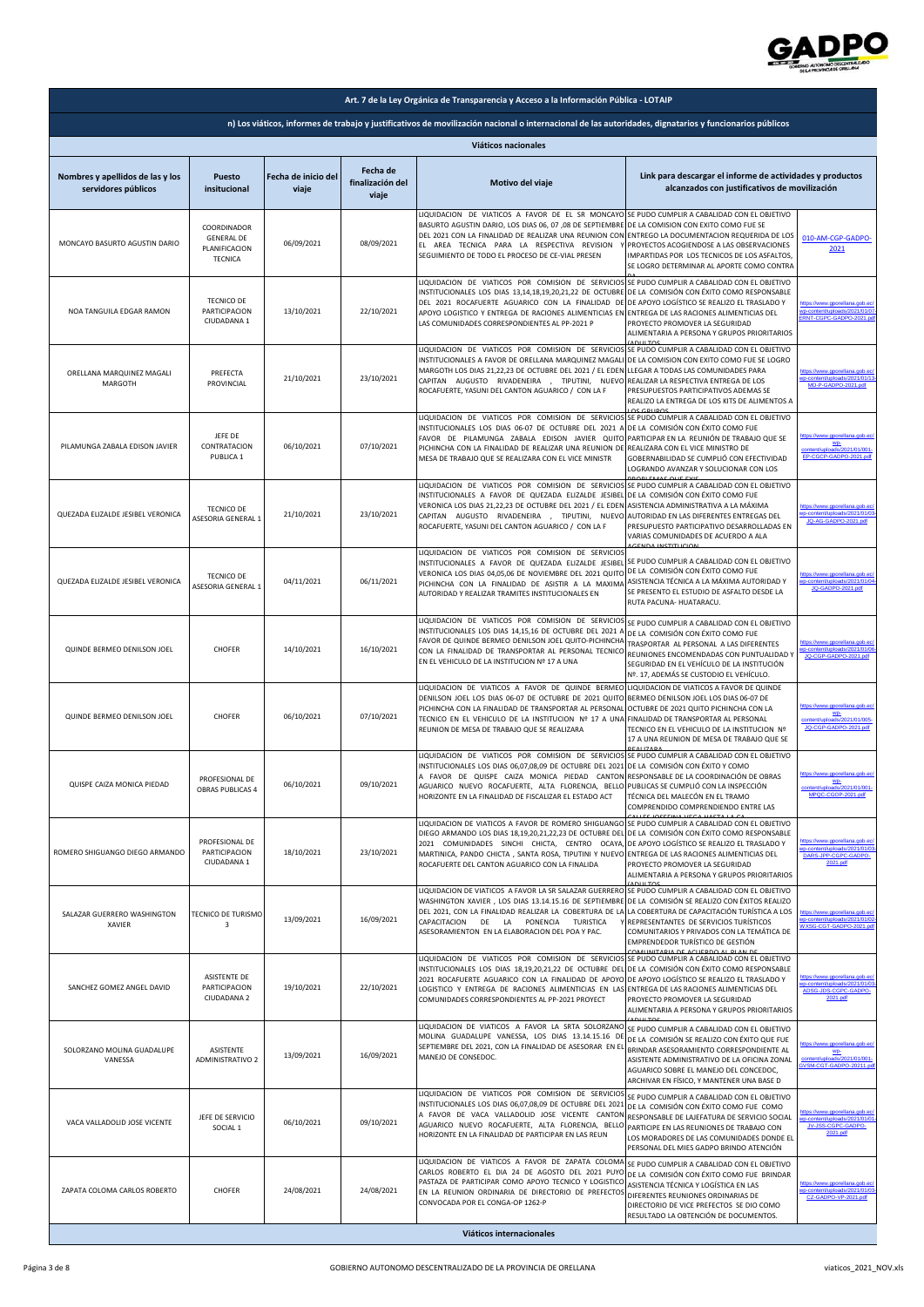

| Art. 7 de la Ley Orgánica de Transparencia y Acceso a la Información Pública - LOTAIP                                                                  |                               |                              |                                       |                  |                                                                                                            |  |
|--------------------------------------------------------------------------------------------------------------------------------------------------------|-------------------------------|------------------------------|---------------------------------------|------------------|------------------------------------------------------------------------------------------------------------|--|
| n) Los viáticos, informes de trabajo y justificativos de movilización nacional o internacional de las autoridades, dignatarios y funcionarios públicos |                               |                              |                                       |                  |                                                                                                            |  |
|                                                                                                                                                        | Viáticos nacionales           |                              |                                       |                  |                                                                                                            |  |
| Nombres y apellidos de las y los<br>servidores públicos                                                                                                | <b>Puesto</b><br>insitucional | Fecha de inicio del<br>viaje | Fecha de<br>finalización del<br>viaje | Motivo del viaje | Link para descargar el informe de actividades y productos<br>alcanzados con justificativos de movilización |  |
| Nombres y apellidos de las y los<br>servidores públicos                                                                                                | <b>Puesto</b><br>insitucional | Fecha de inicio del<br>viaje | Fecha de<br>finalización del<br>viaje | Motivo del viaje | Link para descargar el informe de actividades y productos<br>alcanzados con justificativos de movilización |  |
| NO DISPONIBLE. DEBIDO A QUE NO REALIZARON PAGOS DE VIATICOS INTERNACIONALES EN ESTE MES.                                                               |                               |                              |                                       |                  |                                                                                                            |  |
| TOTAL VIATICOS Y SUBSISTENCIAS NACIONALES<br>7.600,24                                                                                                  |                               |                              |                                       |                  |                                                                                                            |  |
| TOTAL VIATICOS Y SUBSISTENCIAS INTERNACIONALES                                                                                                         |                               |                              |                                       |                  |                                                                                                            |  |
| TOTAL PASAJES AEREOS NACIONALES<br>0,00                                                                                                                |                               |                              |                                       |                  |                                                                                                            |  |
| TOTAL PASAJES AEREOS INTERNACIONALES<br>0,00                                                                                                           |                               |                              |                                       |                  | LINK PARA DESCARGAR EL REPORTE DE GASTOS                                                                   |  |
| TOTAL GASTO COMBUSTIBLE<br>0,00                                                                                                                        |                               |                              |                                       |                  |                                                                                                            |  |
| TOTAL REPOSICIONES PASAJES TERRESTRES<br>0,00                                                                                                          |                               |                              |                                       |                  |                                                                                                            |  |
| TOTAL GASTOS VIATICOS Y MOVILIZACIONES<br>7.600,24                                                                                                     |                               |                              |                                       |                  |                                                                                                            |  |
| 5712,24                                                                                                                                                |                               |                              |                                       |                  | 30/11/2020                                                                                                 |  |
| PERIODICIDAD DE ACTUALIZACIÓN DE LA INFORMACIÓN:                                                                                                       |                               |                              |                                       |                  | 30/11/2021                                                                                                 |  |
| UNIDAD POSEEDORA DE LA INFORMACIÓN - LITERAL n):                                                                                                       |                               |                              |                                       |                  | COORDINACION GENERAL FINANCIERA                                                                            |  |
| RESPONSABLE DE LA UNIDAD POSEEDORA DE LA INFORMACIÓN DEL LITERAL n):                                                                                   |                               |                              |                                       |                  | TNLGO. CECILIA CHAQUINGA                                                                                   |  |
| CORREO ELECTRÓNICO DEL O LA RESPONSABLE DE LA UNIDAD POSEEDORA DE LA INFORMACIÓN:                                                                      |                               |                              |                                       |                  | cchaquinga@gporellana.gob.ec                                                                               |  |
| NÚMERO TELEFÓNICO DEL O LA RESPONSABLE DE LA UNIDAD POSEEDORA DE LA INFORMACIÓN:                                                                       |                               |                              |                                       |                  | (06) 373-1760 EXTENSIÓN 1502                                                                               |  |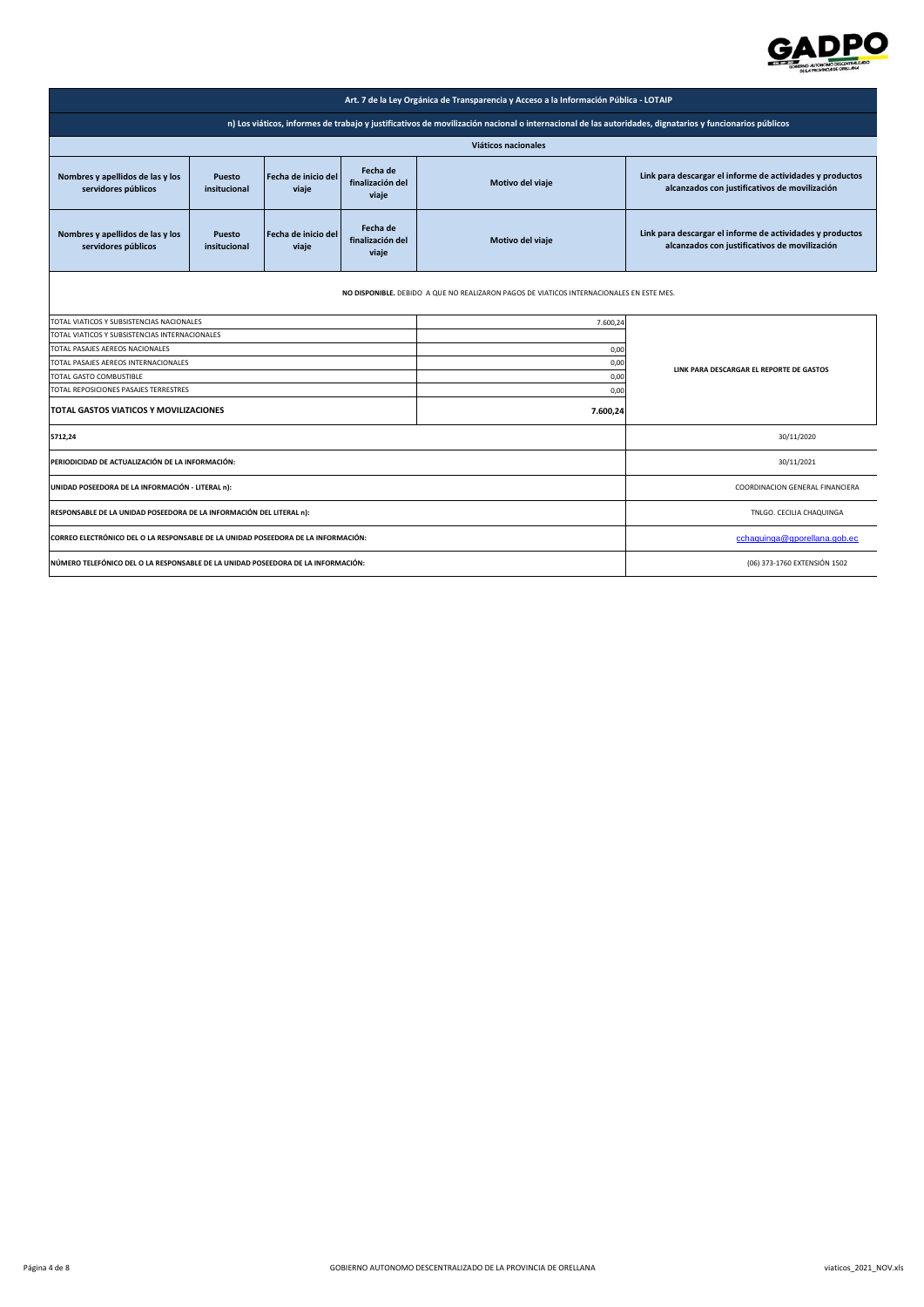

| alor del viático |
|------------------|
| 75,20            |
| 400,00           |
| 48,00            |
| 120,00           |
| 137,60           |
| 130,00           |
| 156,50           |
| 160,00           |
| 160.0            |
| 400,00           |
| 160,00           |
| 80,00            |
| 240,00           |
| 240,00           |
| 120,00           |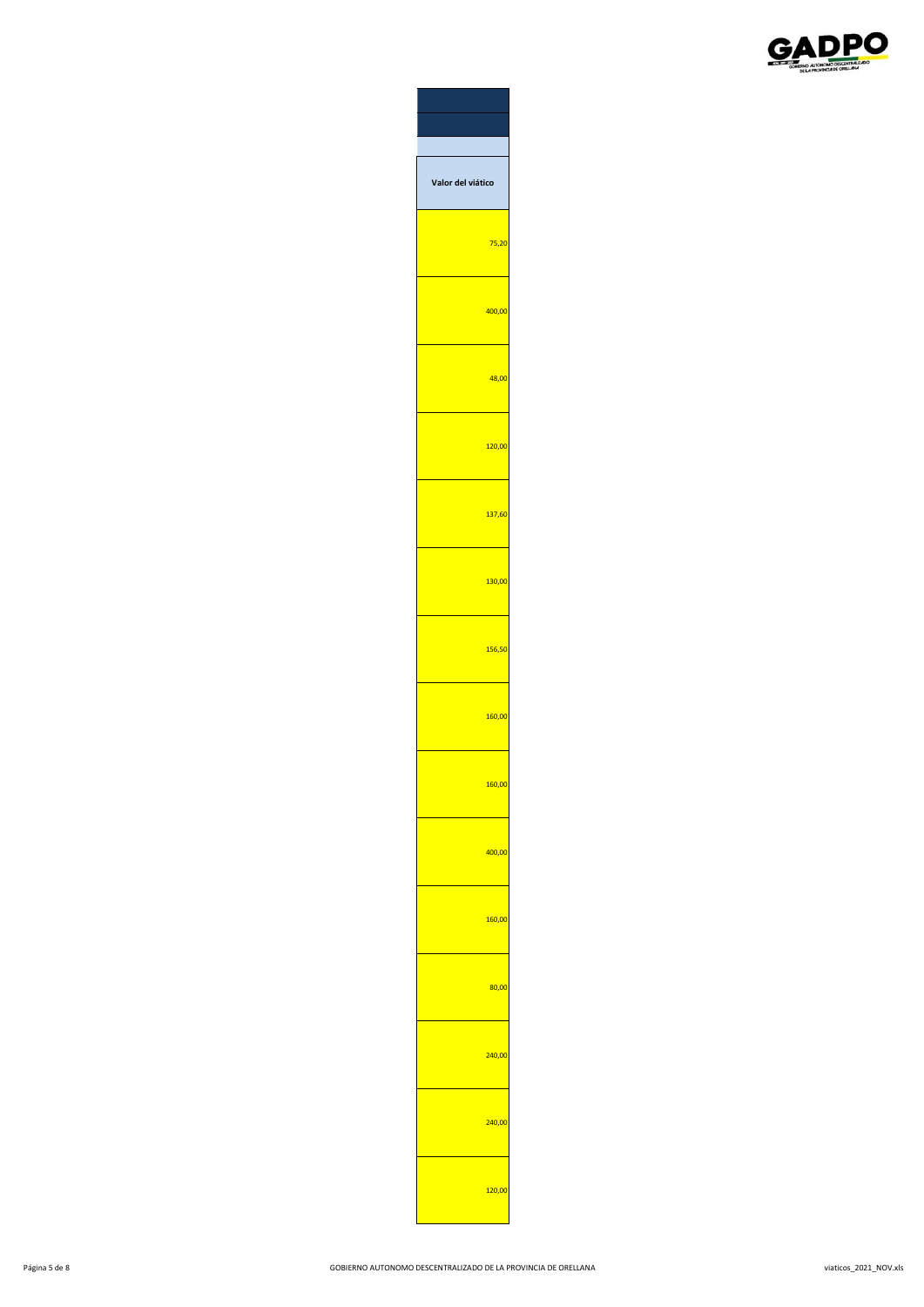

| <b>Jalor del viático</b> |        |
|--------------------------|--------|
|                          | 73,28  |
|                          | 240,00 |
|                          | 240,00 |
|                          | 160,00 |
|                          | 160,00 |
|                          | 137,60 |
|                          | 120,00 |
|                          | 200,00 |
| 160,00                   |        |
|                          | 120,00 |
|                          | 160,00 |
|                          | 400,00 |
|                          | 160,00 |
|                          | 240,00 |
|                          | 200,00 |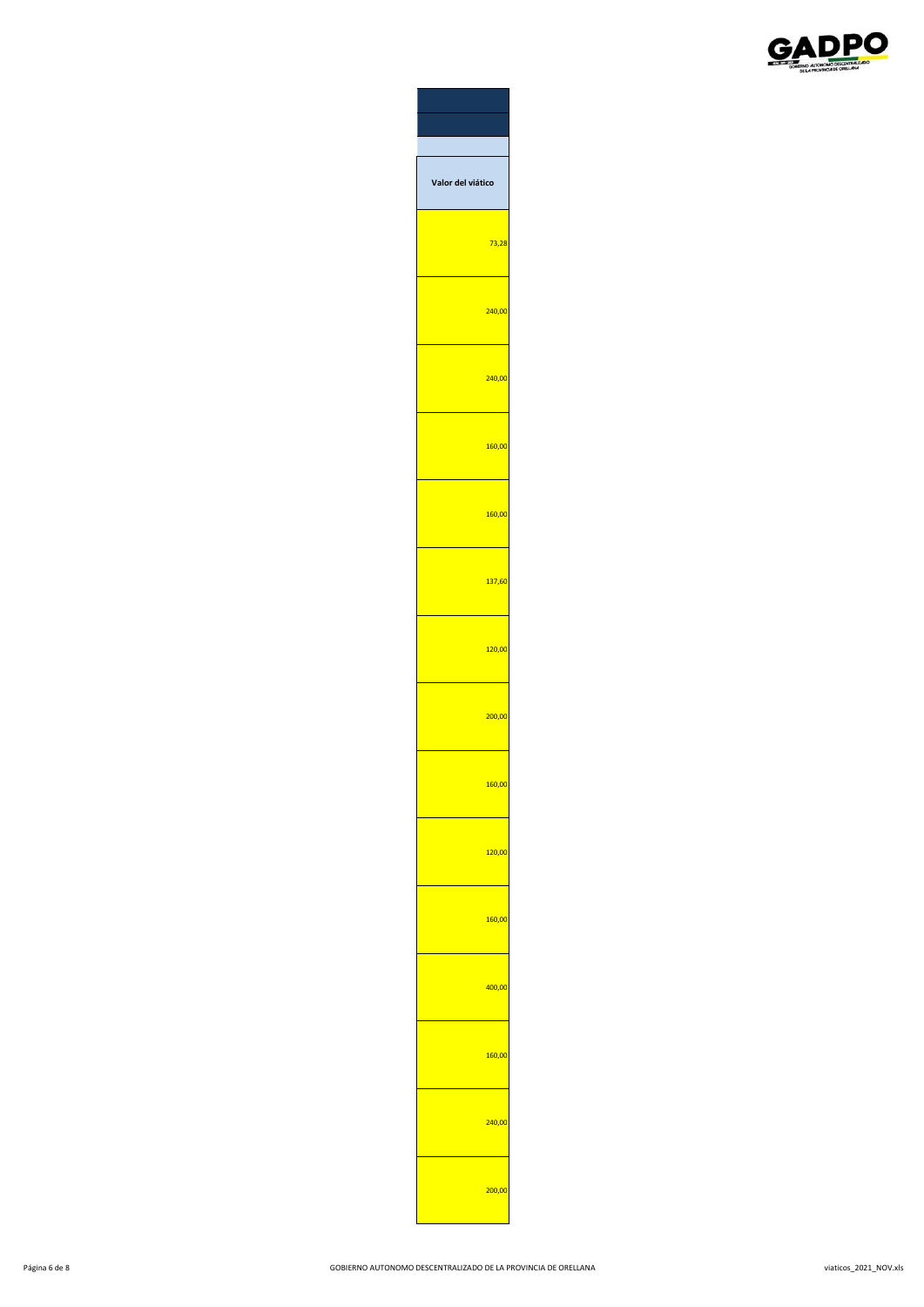

| alor del viático |            |
|------------------|------------|
|                  | 296,76     |
|                  | 280,00     |
|                  | 152,20     |
|                  | 77,90      |
|                  | ,20<br>75  |
|                  | 160,00     |
|                  | 140,00     |
|                  | 70,00      |
|                  | 120,00     |
|                  | 00,00      |
|                  | 120,00     |
|                  | 200,00     |
|                  | 20,00<br>1 |
|                  | 120,00     |
|                  | 0,00       |
|                  |            |